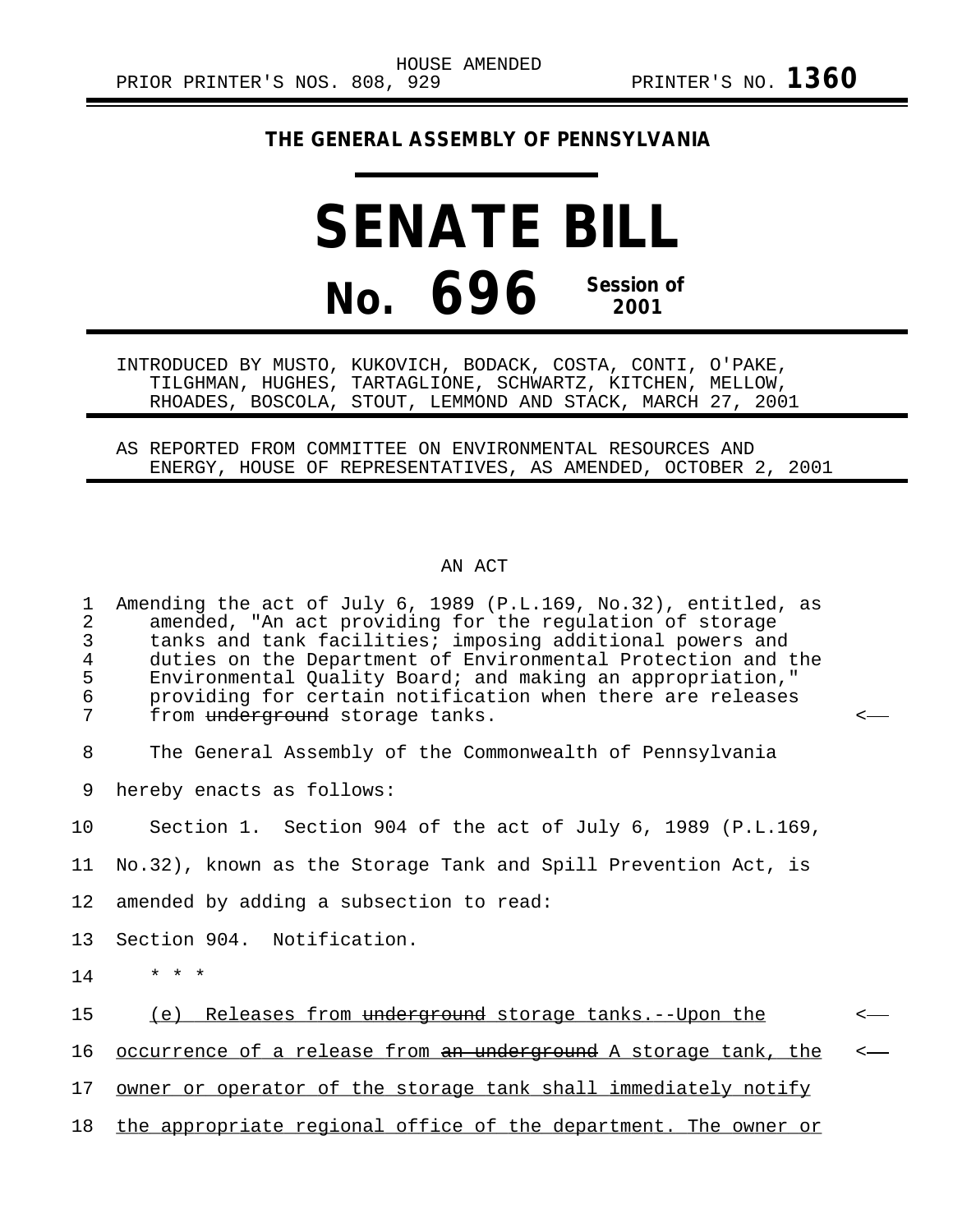| 1  | operator shall notify the department, as soon as practicable,           |              |  |  |
|----|-------------------------------------------------------------------------|--------------|--|--|
| 2  | but no later than 24 hours after the confirmation of a                  |              |  |  |
| 3  | reportable release. Within 15 days of the notice required under         |              |  |  |
| 4  | this subsection, the owner or operator shall provide written            |              |  |  |
| 5  | notification to the department and to the EACH municipality in          | <—           |  |  |
| 6  | which the reportable release has occurred, AND EACH MUNICIPALITY        | $\leftarrow$ |  |  |
| 7  | WHERE THAT RELEASE HAS IMPACTED ENVIRONMENTAL MEDIA OR WATER            |              |  |  |
| 8  | SUPPLIES, BUILDINGS OR SEWER OR OTHER UTILITY LINES. The written        |              |  |  |
| 9  | notification shall describe, to the extent the information is           |              |  |  |
| 10 | available, the regulated substance involved in the release, the         |              |  |  |
| 11 | quantity of the substance released, when the release occurred,          |              |  |  |
| 12 | where the release occurred, THE AFFECTED ENVIRONMENTAL MEDIA and        | $\leftarrow$ |  |  |
| 13 | <u>relevant information concerning the effect of the release on</u>     |              |  |  |
| 14 | public health, groundwater, surface water and soils IMPACTS TO          | <—           |  |  |
| 15 | WATER SUPPLIES, BUILDINGS OR TO SEWER OR OTHER UTILITY LINES.           |              |  |  |
| 16 | The notice shall also include information on remedial actions           |              |  |  |
| 17 | that are planned, initiated or completed. THE OWNER OR OPERATOR         | <–           |  |  |
| 18 | SHALL ALSO PROVIDE WRITTEN NOTIFICATION TO THE DEPARTMENT AND           |              |  |  |
| 19 | EACH IMPACTED MUNICIPALITY OF NEW IMPACTS TO ENVIRONMENTAL MEDIA        |              |  |  |
| 20 | OR WATER SUPPLIES, BUILDINGS OR SEWER OR OTHER UTILITY LINES            |              |  |  |
| 21 | DISCOVERED AFTER THE INITIAL WRITTEN NOTIFICATION REQUIRED UNDER        |              |  |  |
| 22 | THIS SUBSECTION. THIS WRITTEN NOTIFICATION SHALL BE MADE WITHIN         |              |  |  |
| 23 | 15 DAYS OF THE DISCOVERY OF THE NEW IMPACT. If the department           |              |  |  |
| 24 | determines AT ANY TIME that the release poses an immediate              | $\leftarrow$ |  |  |
| 25 | threat to public health and safety, the department and                  |              |  |  |
| 26 | <u>municipality shall cooperate to provide the same notice and any</u>  | $\leftarrow$ |  |  |
| 27 | other information that is deemed appropriate by the department          |              |  |  |
| 28 | <u>to all residents living within a one quarter mile radius of the </u> |              |  |  |
| 29 | location of the reported release. The notice to residents shall         |              |  |  |
| 30 | be sent by certified mail within 30 days of when the reportable         |              |  |  |
|    | 20010S0696B1360<br>$-2-$                                                |              |  |  |